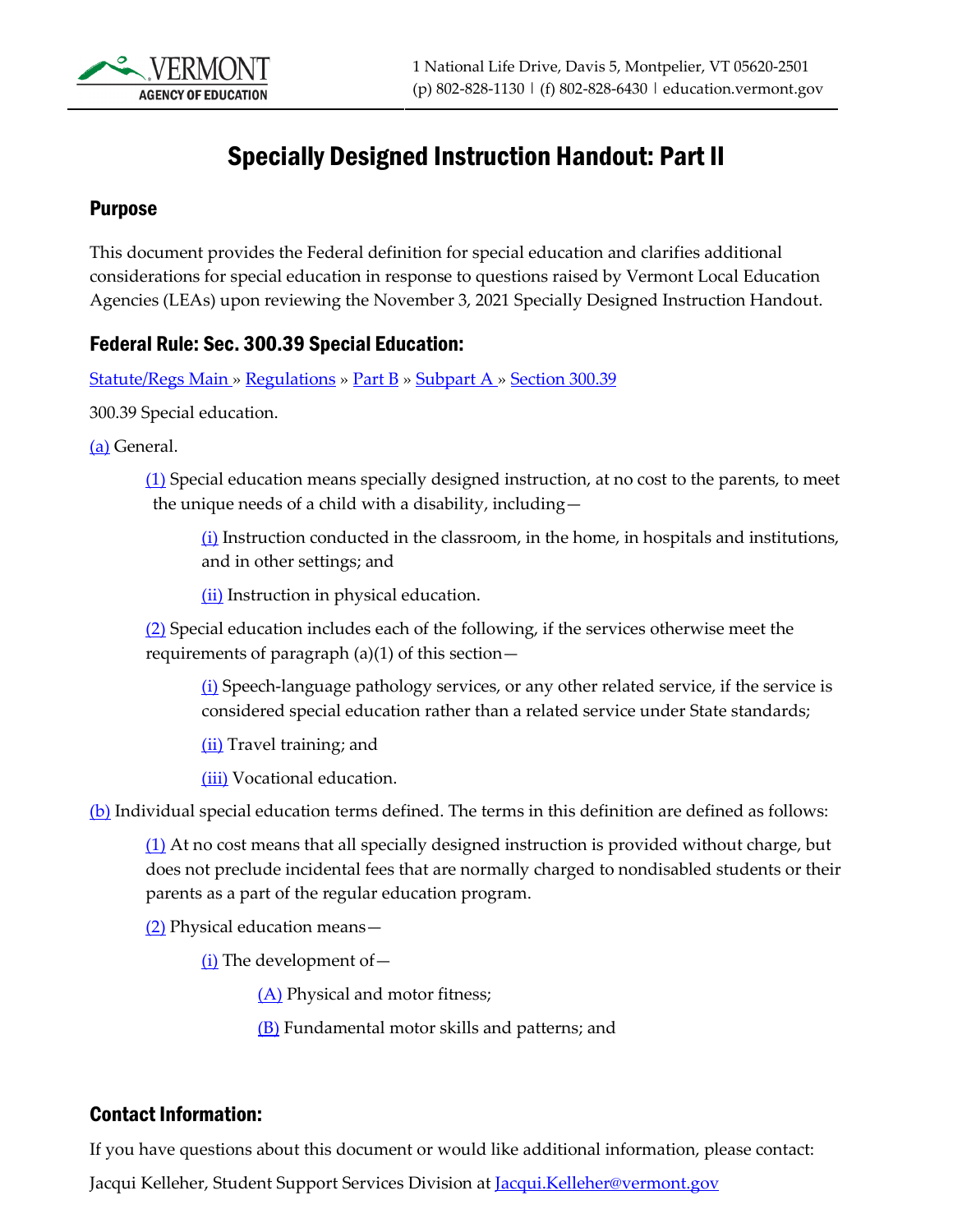[\(C\)](https://sites.ed.gov/idea/regs/b/a/300.39/b/2/i/c) Skills in aquatics, dance, and individual and group games and sports (including intramural and lifetime sports); and

[\(ii\)](https://sites.ed.gov/idea/regs/b/a/300.39/b/2/ii) Includes special physical education, adapted physical education, movement education, and motor development.

[\(3\)](https://sites.ed.gov/idea/regs/b/a/300.39/b/3) Specially designed instruction means adapting, as appropriate to the needs of an eligible child under this part, the content, methodology, or delivery of instruction.

 $(i)$  To address the unique needs of the child that result from the child's disability; and

 $(i)$  To ensure access of the child to the general curriculum, so that the child can meet the educational standards within the jurisdiction of the public agency that apply to all children.

[\(4\)](https://sites.ed.gov/idea/regs/b/a/300.39/b/4) Travel training means providing instruction, as appropriate, to children with significant cognitive disabilities, and any other children with disabilities who require this instruction, to enable them to—

 $(i)$  Develop an awareness of the environment in which they live; and

[\(ii\)](https://sites.ed.gov/idea/regs/b/a/300.39/b/4/ii) Learn the skills necessary to move effectively and safely from place to place within that environment (e.g., in school, in the home, at work, and in the community).

[\(5\)](https://sites.ed.gov/idea/regs/b/a/300.39/b/5) Vocational education means organized educational programs that are directly related to the preparation of individuals for paid or unpaid employment, or for additional preparation for a career not requiring a baccalaureate or advanced degree.

## Special Education, Specially Designed Instruction, and VTmtss/Early MTSS

In examining the IDEA definition of and requirements for special education, special education means specially designed instruction. Specially designed instruction (SDI) is designated on a student's IEP. This customized instruction is informed by current student performance data benchmarked against grade level standards and research-based instruction and intervention. SDI is a service, not a place, and is not defined by where it occurs. The SDI will change over time as students' progress. SDI may fade over time, for example, as students gain proficiency in using a supplementary device. It is important to consider how the SDI will be measured and monitored. Academic, behavioral, and/or functional needs that arise from a disability that, in general education, inhibits proficient knowledge and skill acquisition, retention, expression, and application are addressed by SDI. For students with disabilities, SDI is required rather than merely beneficial to access the grade level curriculum.

Although SDI is not an accommodation and/or modification, it may be provided to teach a student how to use an accommodation (e.g., extra time or break). All students (including students with IEPs) have access to and could benefit from the high yield instructional strategies a teacher decides to use. SDI, which could include high yield instructional strategies, is designed specifically for one child based on his or her needs. It is a crucial part of instruction for a student with a disability to be able to access and progress in the general curriculum.

Although SDI is necessary for eligible students, it is not always sufficient for every student. In this case, the student would also need interventions. A student with an IEP may benefit from targeted and

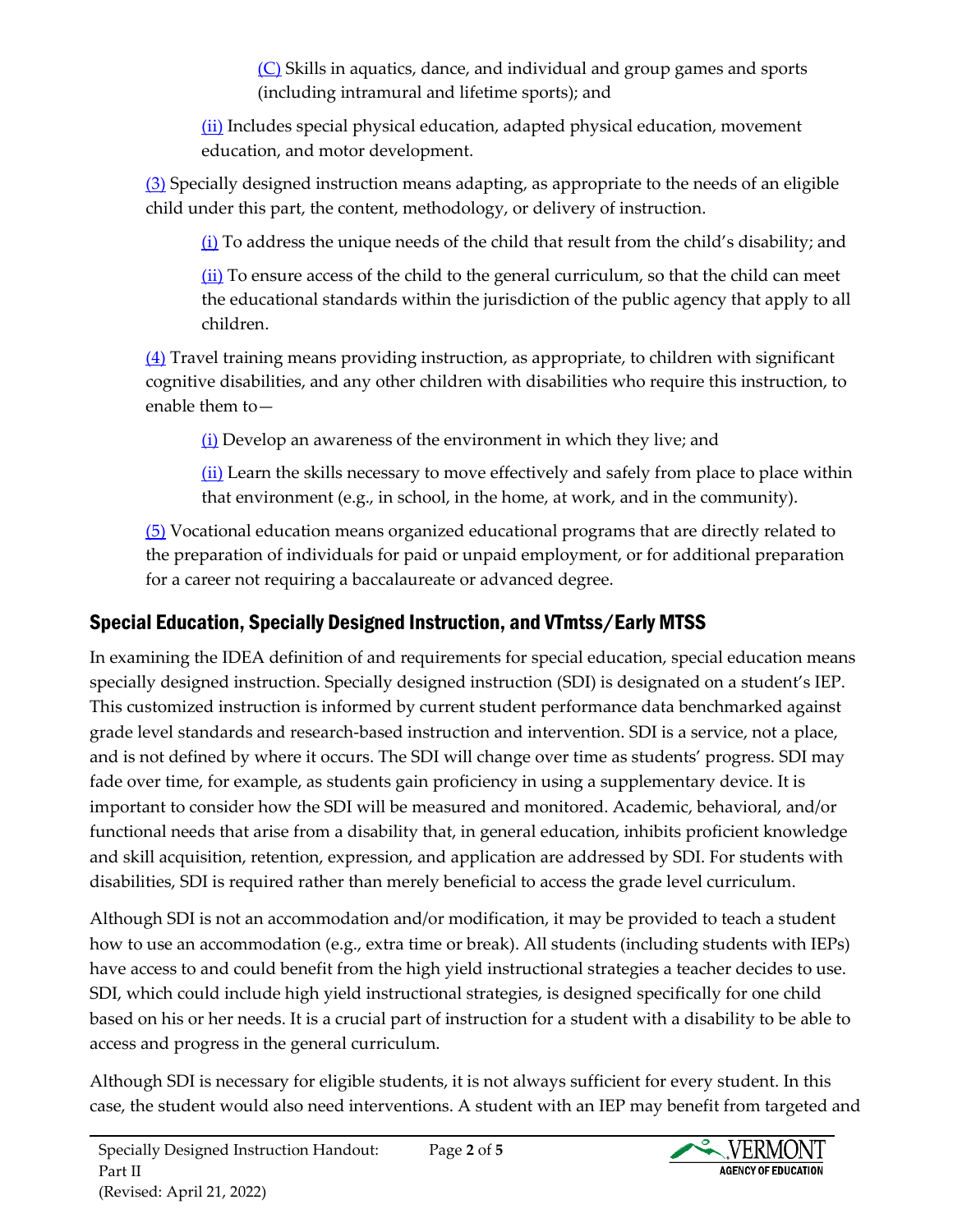intensive intervention as part of an LEA's VTmtss/ Early MTSS framework. The VTmtss Framework continues to support a focus – among both general and special educators – on preventing academic, social-emotional, and behavioral difficulties by anticipating needs and preparing for a quick response while improving learning for all students through increasingly differentiated and intensified assessment, instruction and intervention. All general education students have access to all layers of support in a system and some general education students have SDI designated on their IEP. SDI supports a child during an intervention regardless of its level of intensity or group size. SDI may also receive intensive intervention – the intensive intervention is not a placement and is designed to be short term. All students are general education students and some of them have a disability that requires SDI.

### Specially Designed Instruction and Interventions

An eligible student with a disability with an IEP is a general education student first. Special education consists of wraparound support based on individual needs to ensure access to the general education curriculum. SDI is what a teacher does to deliver information to the student that is different from what other students received. It may be instruction that is additional to what other students received and/or different methods or techniques to present the instruction not used with other students. SDI is what is done by the teacher, not the student, to help close the academic performance gap between students with disabilities and their general education peers.

What is the difference between SDI and interventions (se[e Specially Designed Instruction Handout\)](https://education.vermont.gov/sites/aoe/files/documents/edu-specially-designed-instruction-handout.pdf)? An Intervention is short-term and is "Instruction that supplements and intensifies classroom curriculum/instruction to meet student needs (academic or behavioral)…*— Danielle Kent, What is an Intervention? Rhode Island RTI Initiative Module 2 (*[VTmtss Field Guide](https://education.vermont.gov/sites/aoe/files/documents/edu-vtmtss-field-guide-2019_0.pdf) 2019*)*

SDI is customized for the student based upon the specific needs resulting from the disability as described in their IEP and applied to classroom content. SDI is to be based upon the specific skills the student does not have which are necessary for them to improve their academic performance required for their measurable annual goals. SDI is not a restatement of the academic content standard being taught. SDI is the unique teacher instruction written on the IEP that will be provided to the students to support them in being able to meet or master their measurable annual goals. Per the student's IEP, a legal document and a process, how does the student's disability impact access and progress in the enrolled grade level curriculum and to what extent do we deploy SDI to meet those needs?

Content - Curriculum based upon State standards: How does the student access the general education curriculum (i.e., accommodations, modifications, or pre-requisite skills)? Examples:

- Leveled Text (same text content, but text provided at the student's reading level
- Reading passages shortened

Methodology - The instructional design of content: an approach to instruction: Is there a practice or set of approaches that prove to be more productive and/or ideal for this student when acquiring knowledge and skills? Examples:

- Chunking
- Multi-sensory phonics instruction

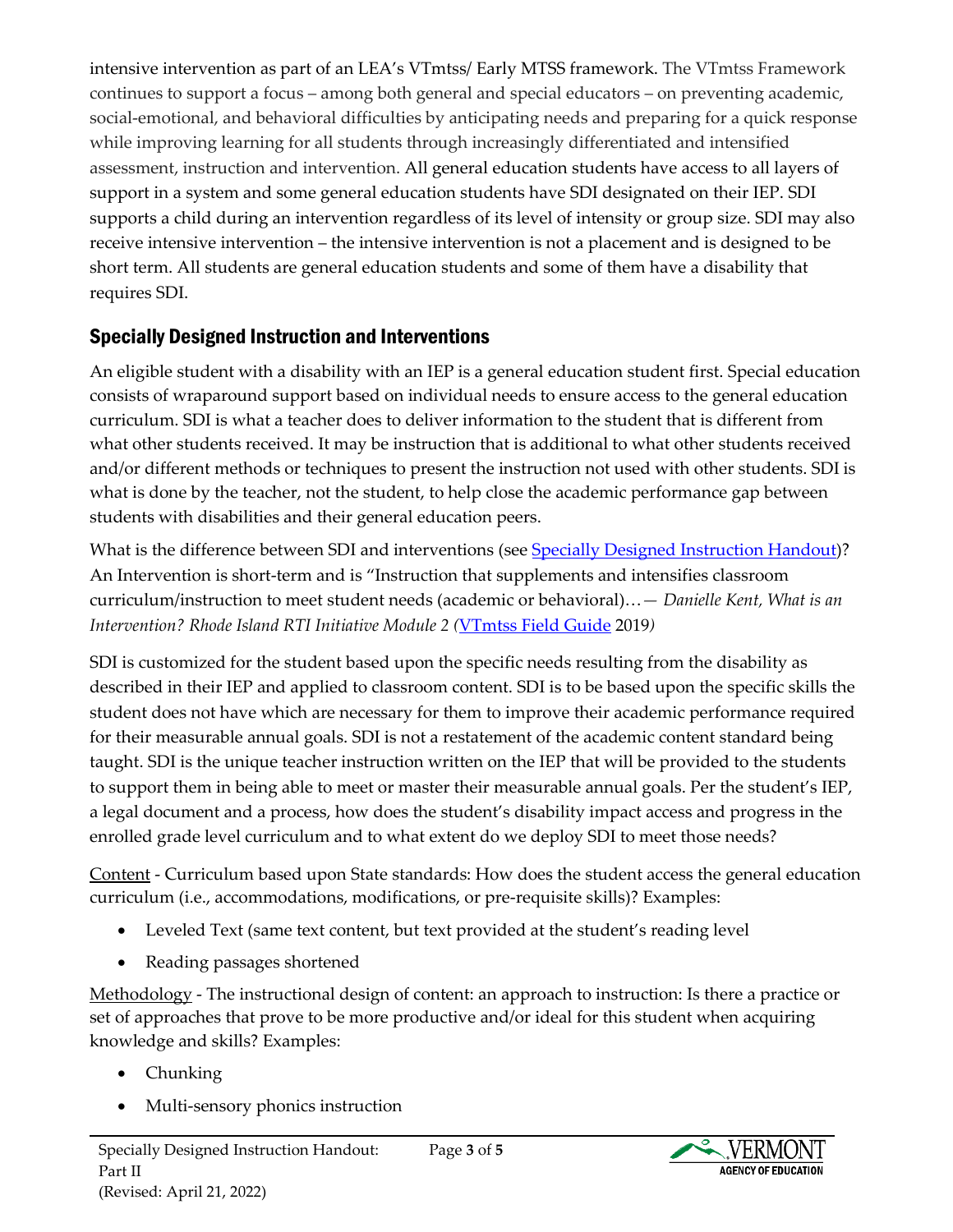- Math manipulatives that are additional to what is already being used with the class
- Scaffolded writing process with increased emphasis on planning and organizing

Delivery of Instruction - How instruction is provided based on the needs of the student (i.e., more explicit, more systematic): How is this applied to the content that the student is learning currently? Is the instruction more explicit or systematic? Examples:

- Pre-teaching/re-teaching specific skills or content or vocabulary
- Explicit step-by-step instruction for more comprehensive skills or tasks
- Speech to Text Software to support written idea development or evidence of comprehension

# Special Education Delivery

The IDEA and federal special ed regs do not require that the special education and related services in a child's IEP be provided by a special education teacher; however, training is critical. The IDEA states that the SEA must establish and maintain qualifications to ensure that personnel necessary to carry out the purposes of this part (IDEA Part B) are appropriately and adequately prepared and trained, including that those personnel have the content knowledge and skills to serve children with disabilities.

SDI should be designed and monitored by special education teachers and related service providers, in collaboration with general education teachers. Students can receive SDI throughout the continuum of services. Special education teachers and general education teachers with support from special education teachers can work together to align and integrate the specially designed instruction for each student. School-based team members, such as related service providers, can also provide specially designed instruction during the service provided or through the form of Co-Teaching. An intervention specialist with deep content knowledge and expertise implementing evidence-based interventions may also be qualified to provide SDI. A paraprofessional is allowed to provide SDI under certain conditions, and only when a certified special education teacher designs the SDI and the paraprofessional is under the supervision of the certified special education teacher.

Paraprofessionals who are trained may assist in delivering SDI to students receiving special education services when a certified special education teacher designs the SDI and the paraprofessional is under the supervision of the certified special education teacher. However, a paraprofessional may not: develop lesson plans; introduce new material/content; provide direct teach portion of the lesson; select materials for implementation of the lesson; assign final grades; be responsible for any IEPrelated responsibilities without supervision of a certified special educator; develop IEP goals/objectives; design the classroom management system; and/or be responsible for determining or reporting student progress (general class progress or IEP-goal progress).

Delivery of all special education services should be documented in order to show the delivery of the services in accordance with the IEP Team's established frequency, duration, and location as stated in the IEP to ensure the IEP is implemented as written.